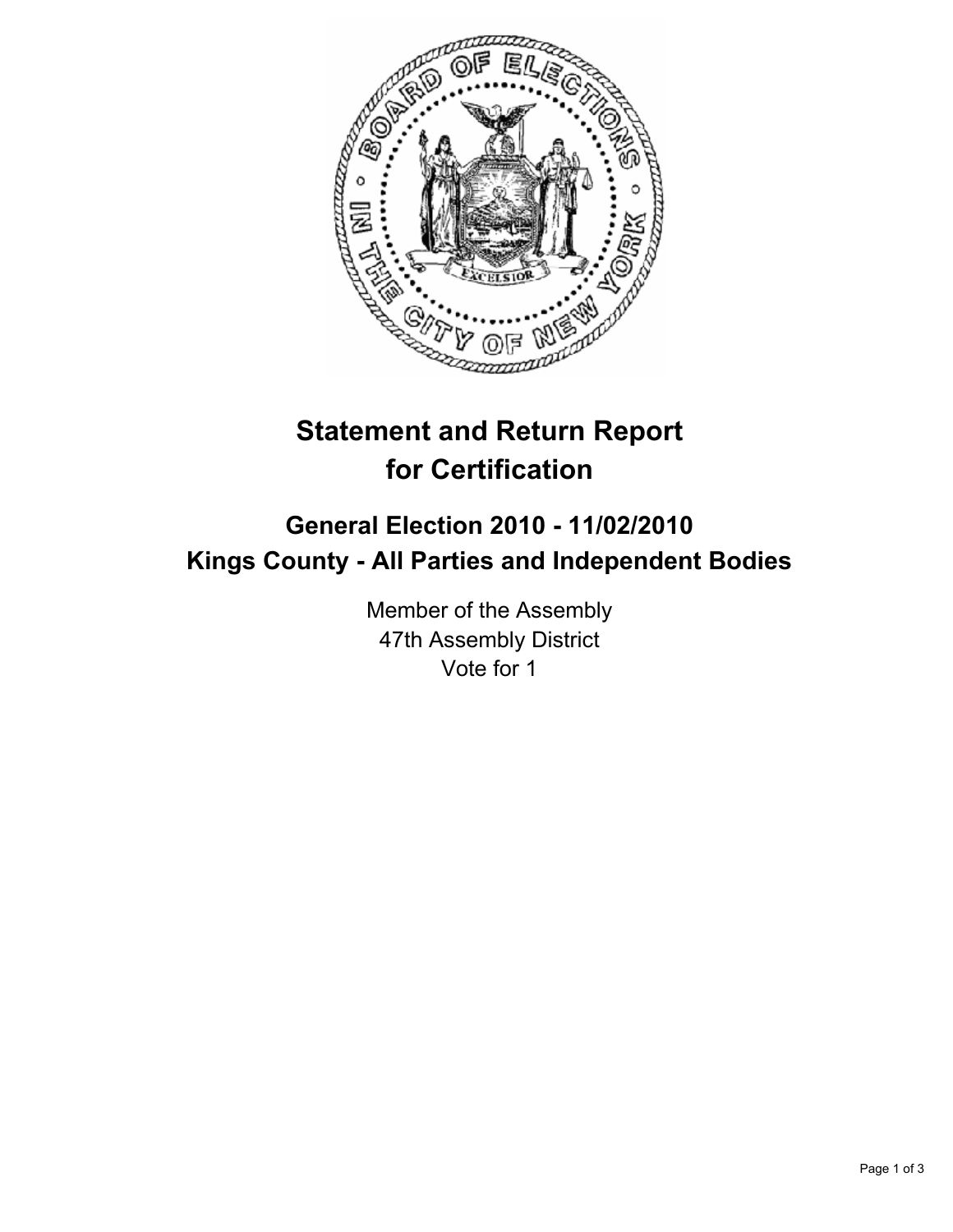

## **Assembly District 47**

| <b>PUBLIC COUNTER</b>             | 13,873         |
|-----------------------------------|----------------|
| <b>EMERGENCY</b>                  | 0              |
| ABSENTEE/MILITARY                 | 369            |
| <b>AFFIDAVIT</b>                  | 205            |
| <b>Total Ballots</b>              | 14,508         |
| WILLIAM COLTON (DEMOCRATIC)       | 8,155          |
| PHYLLIS CARBO (REPUBLICAN)        | 3,943          |
| PHYLLIS CARBO (CONSERVATIVE)      | 514            |
| WILLIAM COLTON (WORKING FAMILIES) | 450            |
| ALEX BRUCK (WRITE-IN)             | 1              |
| CARMINE J. GUIGA (WRITE-IN)       | 2              |
| PHYLLIS CARBO VOID (WRITE-IN)     | $\overline{2}$ |
| STEVEN COLBERT (WRITE-IN)         | 1              |
| STEVEN CUMBRONITE (WRITE-IN)      | 1              |
| STEVEN CYMBROWTZ (WRITE-IN)       | 2              |
| <b>Total Votes</b>                | 13,071         |
| Unrecorded                        | 1,437          |